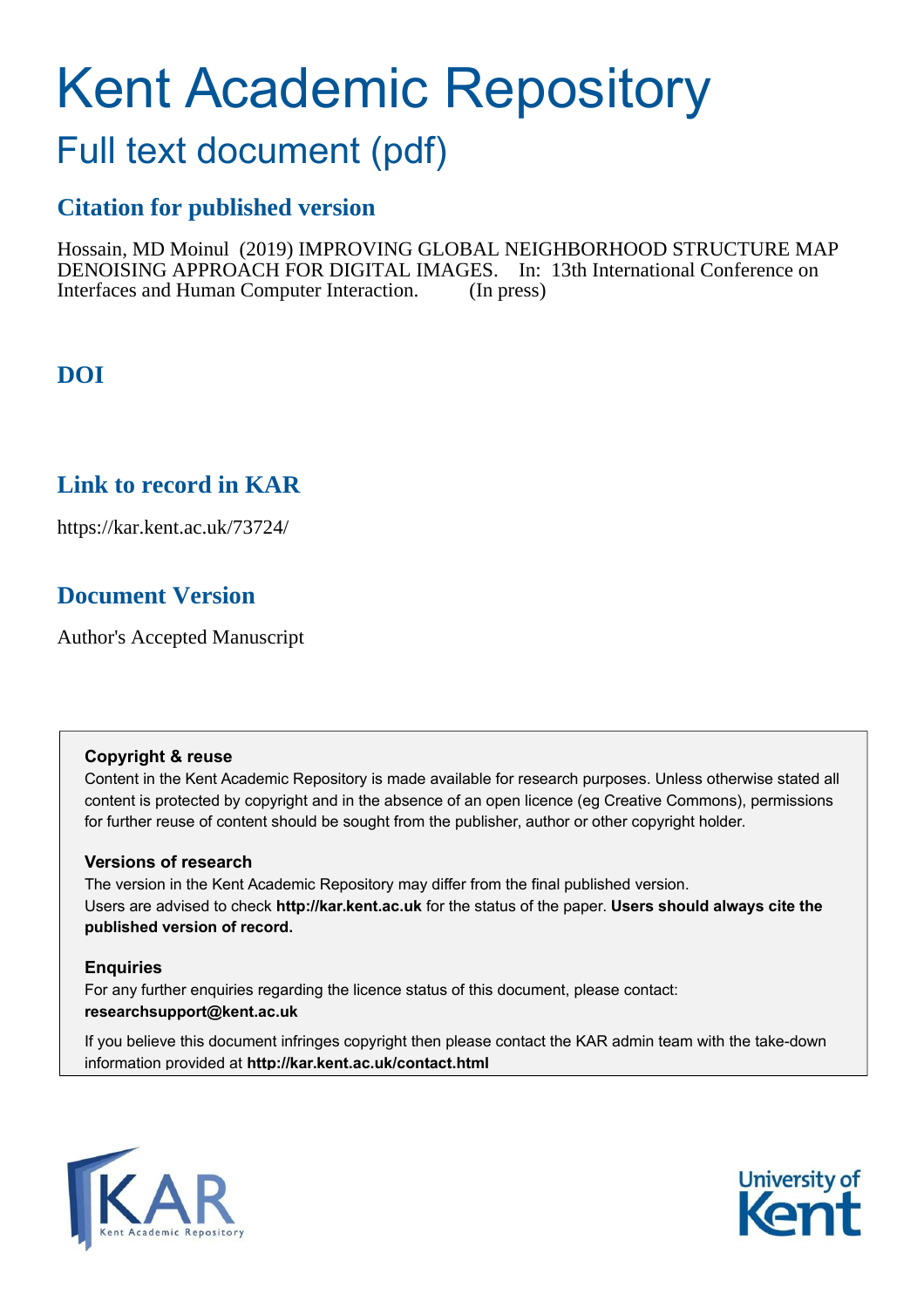### IMPROVING GLOBAL NEIGHBORHOOD STRUCTURE MAP DENOISING APPROACH FOR DIGITAL IMAGES

Wasif Shafaet Chowdhury<sup>1</sup>, Jia Uddin<sup>2</sup>, Hamed Alsufyani<sup>1</sup>, Md. Moinul Hossain<sup>1</sup>\*

<sup>1</sup>School of Engineering and Digital Arts, University of Kent, Canterbury, Kent, CT2 7NT <sup>2</sup>Department of Computer Science & Engineering, BRAC University, 66 Mohakhali, Dhaka, Bangladesh E-mails: wc232@kent.ac.uk; [jia.uddin@bracu.ac.bd;](mailto:jia.uddin@bracu.ac.bd) ha324@kent.ac.uk; m.hossain@kent.ac.uk\*

#### **ABSTRACT**

This paper proposes a new noise reduction model for digital images. In the proposed model, the intensity similarity between the center pixel and its neighboring pixels within a certain window for constructing a Global Neighborhood Structure (GNS) using Dominant Neighborhood Structure (DNS) maps of central pixels has been measured. The intensity similarity was calculated by using the Canberra Distance measurement equation; where the conventional GNS map approach used the Euclidean distance principle. To evaluate the performance of the proposed model, several noise attacks were imposed on two public image datasets and experimental results demonstrated that the proposed model outperforms the conventional GNS map based denoising technique by exhibiting higher PSNR and SNR values.

#### **KEYWORDS**

Dominant Neighborhood Structure (DNS), Noise Reduction, Canberra Distance Measurement Equation

#### **1. INTRODUCTION**

Digital images play a vital role in our daily activities but there is a possibility that the images can get distorted or blurred during the image acquisition process, which is known as noise. These distortion/blurring affects the image pixels, as a result, the original pixel values become inaccurate and escalates the possibility of data loss or can hamper the process of extracting important features from an image. Therefore, noise reduction from digital images is an important factor in the field of image processing (Tin 2011, Chan-yan 2008).

 There are several factors that can produce noise in an image such as imperfect instruments, transmission error, compression and etc.(Khellah 2011). These factors result in different types of noises. In this study, five types of noises such as Gaussian Noise, Localvar Noise, Salt and Pepper Noise, Poison Noise and Speckle Noise have been imposed on the tested image datasets. The Gaussian Noise is a randomly generated noise values which affects the image pixels. In a Gaussian Noise added image both the true pixel values and random Gaussian noise added values exists. It distributes the noise values by using the Gaussian probability density function but it is free from the intensity of an image pixel (Hoshyar et al 2014, Luisier et al 2011). On the other hand, the Localvar Noise is basically a zero-mean Gaussian white noise. The difference lies in the intensity, the Localvar noise is dependent on the pixel intensity of an image (Tin 2011). In addition to that, Salt and Pepper is another type of noise which is the combination of black and white spots in an image. It can occur in an image during the data transmission process because of errors in the image sensors (Hoshyar et al 2014). Furthermore, Poison Noise also known as Photon noise is dependent on measurement of light, photon direction and quantized nature of light. Speckle noise is represented on the image by random values which are multiplied by the pixel values of that image. In medical literature, this noise is known as texture (Unser 1995, Rabbani et al 2008).

 During the last decades, noise reduction has become an important field of research and it is considered as one of the most significant parts of signal processing (Hazavei and Shahdoosti 2017). Various denoising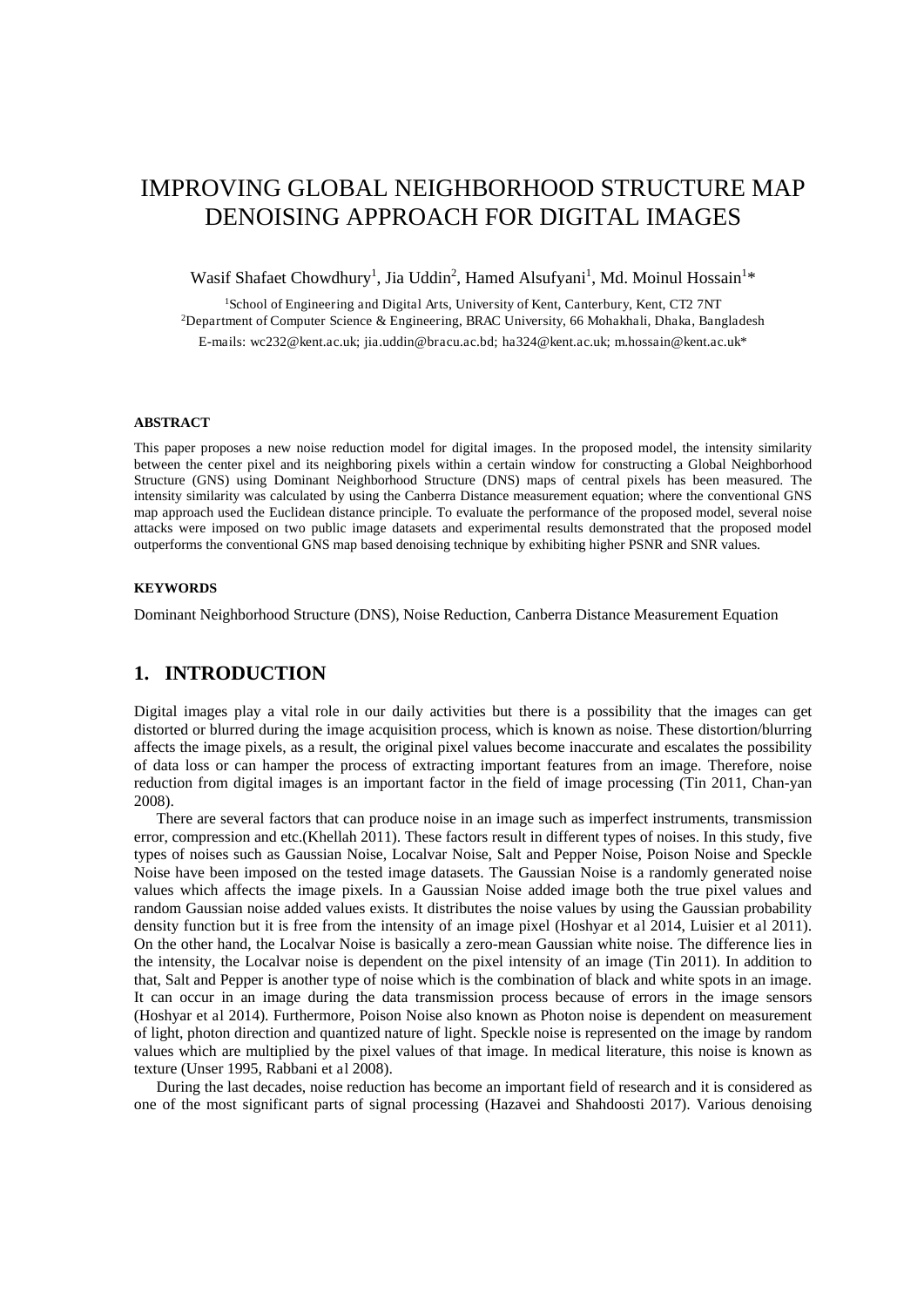approaches, (known as filters), have been developed and many of them have shown very impressive results. Filters can be divided into Linear and Non-Linear Filters. These filters are usually selected based on the nature and the type of data (Cadena et al 2017). Filters like Linear, Median, Gaussian Smoothing and Nonlocal Means are commonly used and well discussed in the literature of (Hazavei and Shahdoosti 2017, Hoshyar et al 2014, Cadena et al 2017, Khellah 2014). A brief discussion of some of the popular filters has been presented in this work.

 One of the most commonly used filters in image processing is the Linear Filter. The mechanism of this filter is to take an average of the pixels that are situated within a local region. The number of pixels included in the local region is specified by a kernel which can be different in size. It has shown adequate results in case of removing the uniform and Gaussian noise. However, the limitations of this method are blurring and smoothen the edges of an image. In addition, the dominance of the blurring is proportional to the size of the kernel. The bigger the kernel is the predominant the blurring becomes (Hazavei and Shahdoosti 2017, Cadena et al 2017).

 In the context of noise reduction, median filtering is widely used nonlinear denoising approach, because of the preservation process of edges while removing noise (Hazavei and Shahdoosti 2017). The basic idea of this approach is to replace the center of a window with the median, which is achieved by sorting the pixel values of the window numerically and picking up the center. It is suggested that the window size should be an odd number because it is easier to find the centre value from the sorted numbers. The window slides pixel by pixel through the entire image. It is clear that this procedure is applicable and practical for removing the Speckle and Salt and Pepper noises (Cadena et al 2017, Castro and Donoho 2009, Hsieh et al 2013). However, the time complexity is high because of calculating the median of the kernel and process each and every pixel of an image. Additionally, similar to Linear Filter this algorithm blurs the input image even at low densities (Cadena et al 2017, Ben 2006, Gonzalez and Woods 2008).

 Gaussian Filter is a 2-D convolution operation where each pixel of the image is replaced by a weighted average of its neighbors (Hazavei and Shahdoosti 2017, Mengqi 2011). This filter is similar to the Linear Filter but the kernel is different (Cadena et al 2017). In Gaussian Filter, the convolution operation is based on a Gaussian function which provides an estimation of transformation to be applied at each pixel in an image. The representation of the image is also similar to a collection of discrete values. Therefore, it is essential to produce a discrete approximation to the function before applying the convolution (Pascal 2013). This filtering approach is considered an efficient method but it has some drawbacks such as for noises that are subject to a normal distribution (Wang et al 2014). It is particularly known for blurring and suppressing the noise (Pei et al 2007). It also misrepresents the signal, dislocates the edges or vanishes them (Lu and Jain 1989, Clark 1989). As a result, there is a possibility of image distortion or failure to achieve the desired output.

Khellah (2014) reported a nonlocal means filtering approach which produced very impressive outcomes in case of reducing noise from images. This filter is based on an idea that natural and textured images have redundancy and it is not necessary that pixels with similar values should be located in a nearby spatial neighborhood. It uses local neighbourhoods to calculate the similarity of any two given pixels. Additionally, it scans the entire image to calculate the differences between the corresponding neighborhoods for each pixel being processed. Whereas, in windowed nonlocal means filter, the computation is limited within a search window where the processed pixel is at the center (Buades et al 2005). The major drawback of this filter is that if noise level increases, the similarity selection also increases. This limitation leads to blurring or strong smoothing. Because, at high noise levels, the averaged intensity values of the pixels in the search window is nearly equal to the restored pixels. The technique proposed by Khellah (2014) addressed the drawback of the windowed nonlocal means filter by using an algorithm that was developed in (Khellah 2011). DNS map was used to determine the most similar pixels surrounding any given pixel within a search window. While filtering a given pixel, the DNS map was applied to exclude any insignificant pixel from the restoration of a given pixel (Khellah 2014). The extracted global image features were then classified using the DNS map (Khellah 2011). Exploiting the high redundancy that exists in texture images in general and specifically inhomogeneous texture images with repetitive patterns are the basis of the DNS map. The DNS map was applied by determining the most similar pixels surrounding any given pixel within a searching window.

This paper presents an improved DNS algorithm for image noise reduction. The improved algorithm has been evaluated by applying different distance measurement principles. The detail implementation of this algorithm has been described and verified through PSNR and SNR. A comparative study has also been carried out to investigate the optimal window sizes and the equation under different datasets and noises. The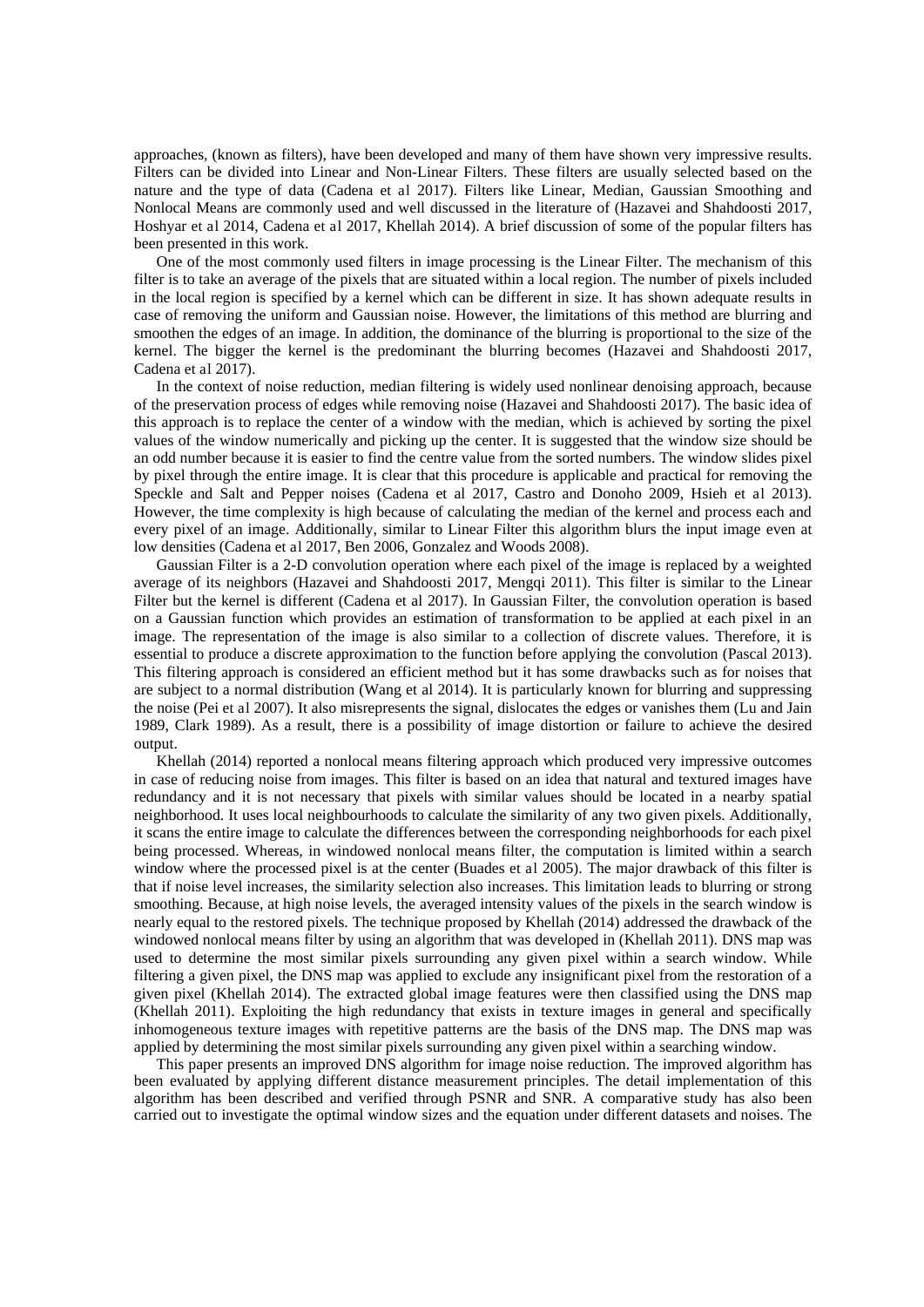results obtained from this study have been presented and analysed. The result demonstrates that the proposed algorithm offers the best noise reduction from images in comparison to the conventional DNS algorithm.

#### **2. PROPOSED MODEL**

Figure 1 shows the block diagram of the proposed Global Neighborhood Structure (GNS) map using the Dominant Neighborhood Structure (DNS) map. A detail description of the proposed model has been given below.



Figure 1. Overview of the proposed noise reduction technique

#### **2.1 Noise addition**

The initial step was to convert the image from RGB to gray scale. The reason was that gray scale based processing techniques provide advantages in case of implementing mathematical equations as the pixel values range between  $0 - 255$ . After the RGB to gray scale conversion, noise has been added on the gray scale image. Figure 2 shows five different noise levels added to the input image. Once the noise addition was completed, the image was padded and the then forwarded to the next step of the algorithm. The proposed DNS algorithm was applied to reduce the noise and their results were analyzed. Similar approach was considered for the rest of the noises.



Figure 2. Example of different noise added images: a) Input image, b) Gaussian, c) Salt and Pepper, d) Localvar, e) Poison and f) Speckle

#### **2.2 Image padding**

In this stage, the border of the noise added image was extended. The reason behind extending the border was that at the beginning of the sliding process, the searching window could have ignored the pixels that were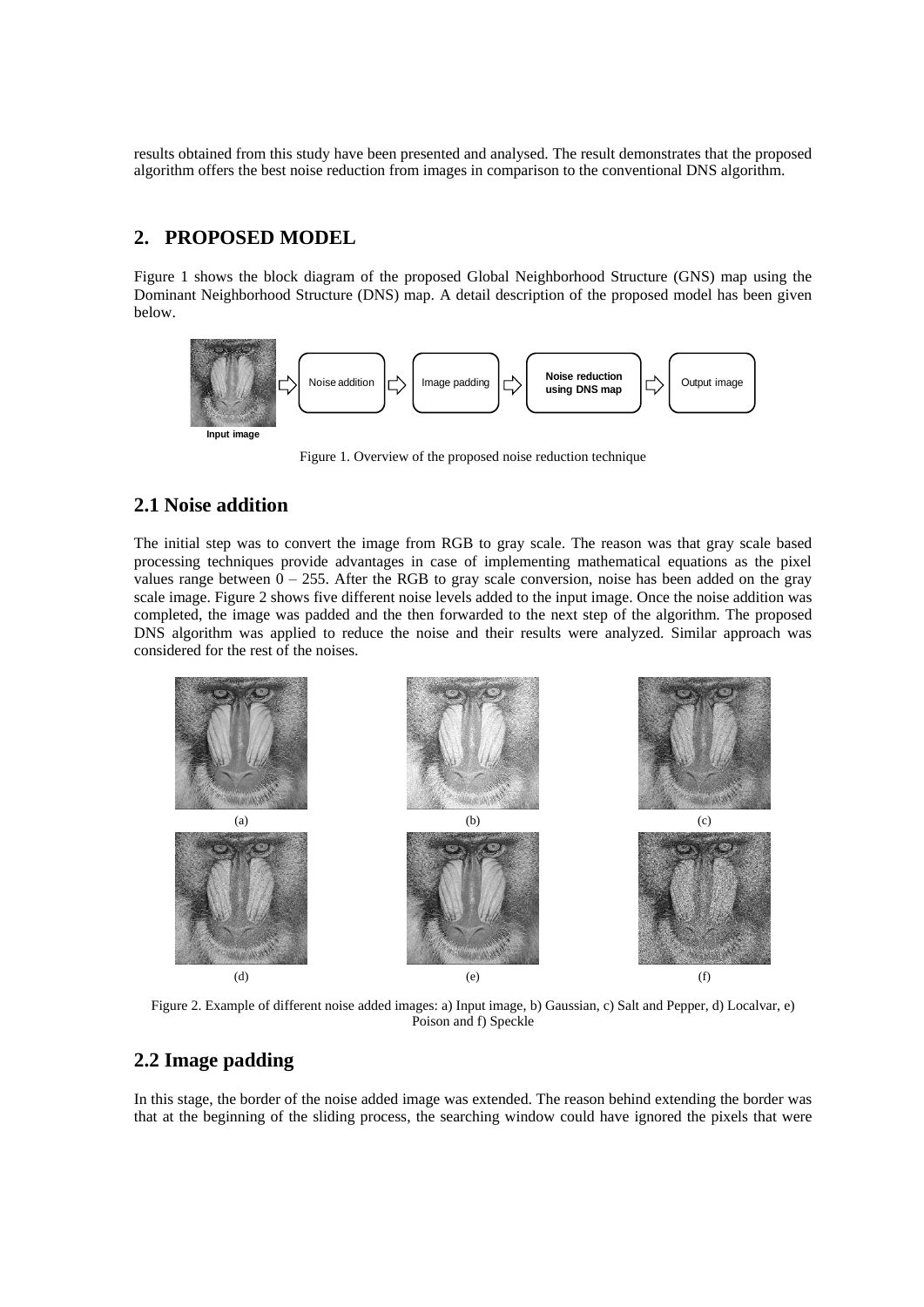situated at the edge of the image in order to provide space to the neighbor window. As a result, the accuracy of the DNS algorithm would have degraded. As depicted in Figure 3, the image was padded by duplicating the pixel values from the upper and lowermost rows and from the left and rightmost columns.

|                         |   | 173 173 170 176 178 177 167 167 |
|-------------------------|---|---------------------------------|
| 173 170 176 178 177 167 |   | 173 173 170 176 178 177 167 167 |
| 174 164 176 180 174 158 |   | 174 174 164 176 180 174 158 158 |
| 181 159 177 193 177 161 |   | 181 181 159 177 193 177 161 161 |
| 193 171 189 204 190 176 | ⇨ | 193 193 171 189 204 190 176 176 |
| 205 198 203 209 209 193 |   | 205 205 198 203 209 209 193 193 |
| 221 214 215 222 226 209 |   | 221 221 214 215 222 226 209 209 |
|                         |   | 221 221 214 215 222 226 209 209 |

Figure 3. Sample representation of the image padding approach

#### **2.3 Noise reduction using DNS map**

As described in (Khellah 2014, Uddin et al 2014), there are two windows that should be built to construct the DNS map. The first one is the searching window and the second one is the neighborhood window. The searching window slides the entire image and at the same time, the neighborhood window scans the searching window. The sliding process of the searching window starts from the first pixel of the padded image. During the scanning process, the differences of pixel values between the neighborhood and the central pixel window were calculated by using the Canberra equation (6). Here, the result of Canberra replaces the central pixel of the neighborhood window. It is clear that the neighborhood window does not scan the central pixel window while going through the searching window. The reason is the difference in pixel value between these two windows would always be zero. Figure 4 illustrates a graphical representation of the proposed DNS map.



Figure 4. Graphical representation of the DNS map

 The size of the searching window, neighborhood window and the gap between the central pixels are the three important factors that can affect the result of the proposed denoising approach (Uddin and Kim 2014). Therefore, the sizes have been calculated by adopting a try and error procedure. The outcome of the try and error process exhibited that the optimal size for the searching and the neighborhood windows were  $21x21$ and 19x19 respectively. As the size of the neighborhood window was 19x19, the size of the central pixel window was set to 19x19. An analysis of the window size determination has been discussed in Section 3.

 Six distance measurement equations were taken under consideration to determine the optimal one. Table 1 shows the list of the selected equations. In these equations  $d(x, y)$  represents the central pixel of the neighborhood window and xi represents the pixels within the neighborhood window and yi represents the pixels located in the central pixel window. According to the experimental results of this study, the Canberra Distance equation provides the best results for the denoising approach. A detail explanation of the outcomes of these distance measurement equations has been presented in Section 3.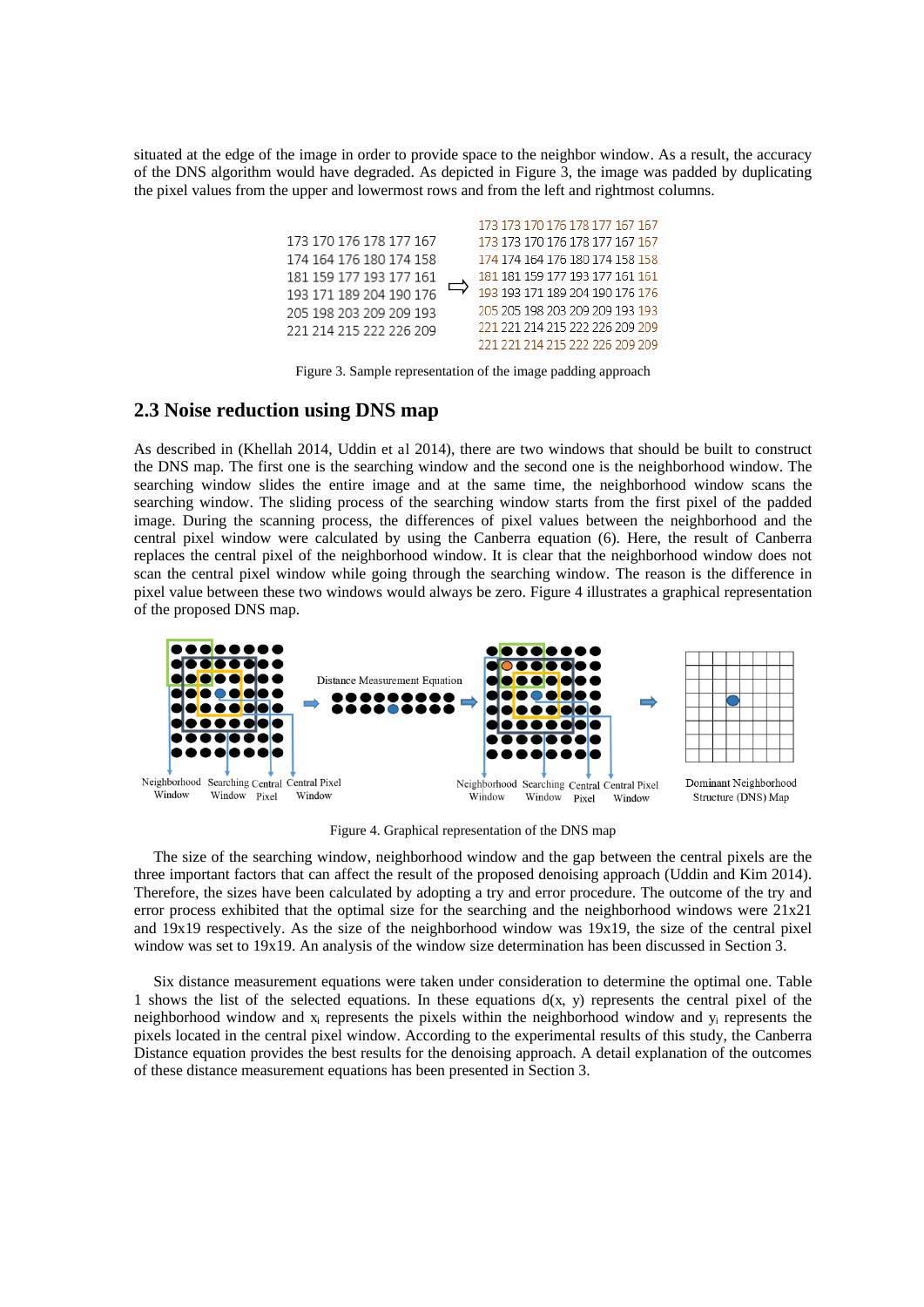| <b>Equation Name</b>                       | <b>Equation</b>                                                        |     |
|--------------------------------------------|------------------------------------------------------------------------|-----|
| Euclidean Distance                         | $d(x, y) = \sqrt{\sum_{i} x_i - y_i}$                                  | (1) |
| Squared Euclidean distance                 | $d(x, y) = \sum_{i} (x_i - y_i)^2$                                     | (2) |
| <b>Manhattan Distance</b>                  | $d(x, y) = \sum  (x_i - y_i) $                                         | (3) |
| <b>Bary Curtis Distance</b>                | $d(x, y) = \frac{\sum  x_i - y_i }{\sum x_i + y_i}$                    | (4) |
| <b>Cosine Correlation Distance</b>         | $d(x, y) = \frac{\sum x_i \times y_i}{\sqrt{2\pi} \cdot 2\sqrt{2\pi}}$ | (5) |
| <b>Canberra Distance (Proposed scheme)</b> | $d(x, y) = \frac{\sum  x_i - y_i }{\sum  x_i - y_i }$                  | (6) |

Table 1. List of distance measurement equations

#### **2.4 Dataset**

In order to analyse the efficiency of the proposed model two public datasets have been used in this study. The first one was the 'Face Recognition ORL Database' (Petitcolas access 2019) and the second dataset is the texture images from (Brodatz 1966). Figure 5 shows some sample texture images that have been used in this study.



Figure 5. Sample texture images used in this experiment

#### **3. RESULTS AND DISCUSSIONS**

The results analysis has been divided as follows. Firstly, while calculating the distance between the pixels within the neighborhood and central pixel window, six distance measurement equations  $(1)$  - (6) have been implemented, where the equation (1) is the traditional one. A comparative study has been carried out to investigate the best equation based on higher PSNR and SNR results. Secondly, the try and error procedure has been undertaken to determine the optimal window sizes for both the searching window (SW) and the neighborhood window (NW). Table 2 demonstrates the outcomes of the six distance measurement equations for the try and error approach on Speckle noisy image.

#### **3.1.1 Determining the optimal equation**

From Table 2, it can be seen that for the first three equations (Euclidean, Squared Euclidean and Manhattan) the PSNR values fluctuates within the range of 47.05 to 54.39 with respect to the changes in window sizes. Another noticeable point is that the PSNR results of equation (2) and (3) are similar to the PSNR results of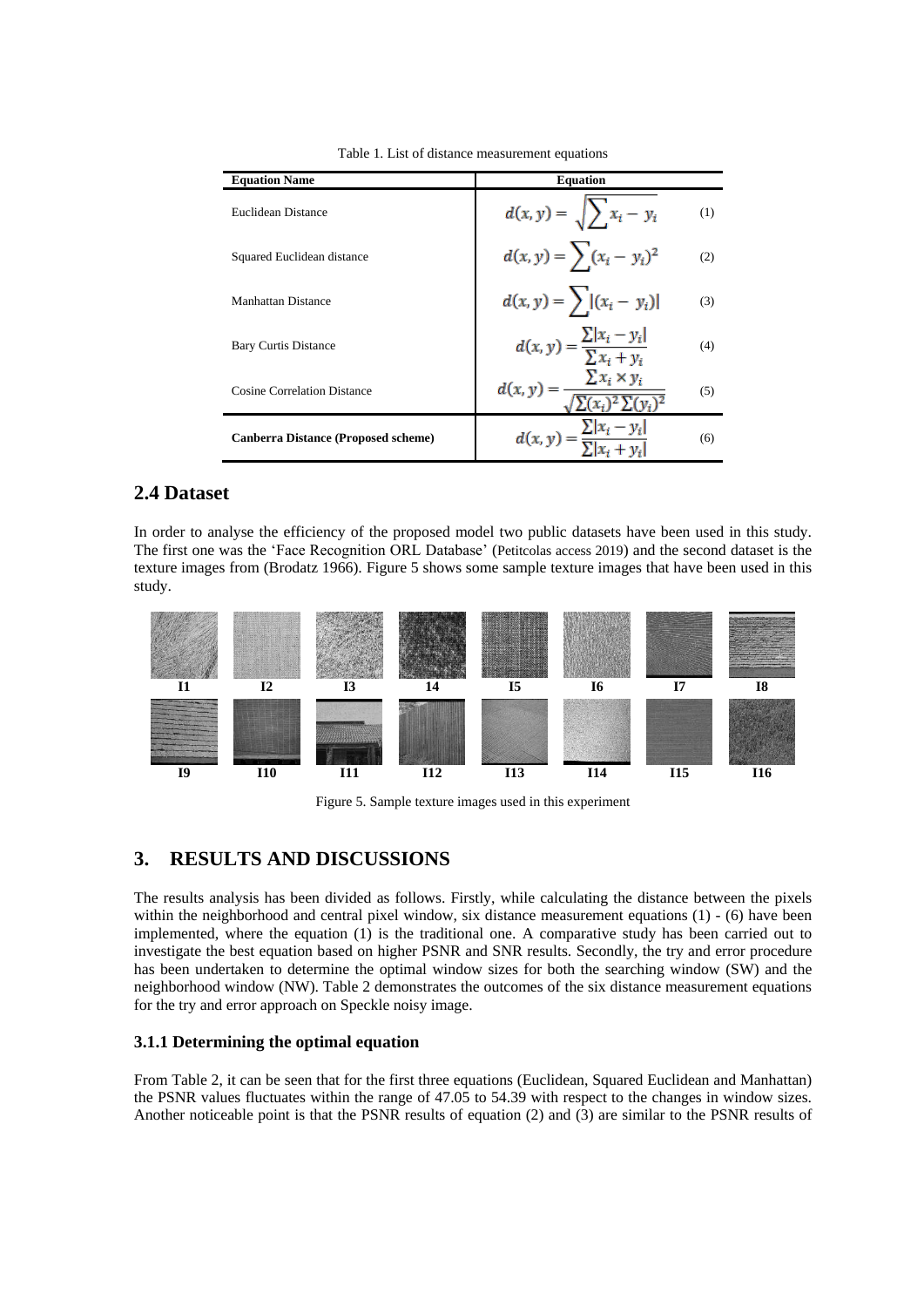equation (1) for most of the cases. It evident that equations (2) and (3) did not provide any significant changes while measuring the intensity similarity for DNS map. Looking more closely, the PSNR values for the last three principals (Bary Curtis, Canberra and Cosine Correlation), ranges between 49.53 to 62.99, which are significantly higher than the first three equations. Therefore, equation (4), (5) or (6) are the candidate equations, to be the optimal ones for the DNS map. Additionally, the PSNR results that were obtained for the proposed equation (Equation 6) was higher than equations (4) and (5) and the Euclidean equation as well, for all sizes of SW and NW. Moreover, as the window sizes increase the results of Equation (6) also increases and get noticeably higher in comparison with all the other equations. Hence, the Canberra equation (Equation (6)) has been selected as the optimal equation in order to measure the intensity similarity between the center pixel and its neighboring pixels within a certain window for the DNS map based GNS algorithm.

| <b>Window Sizes</b><br><b>SW x NW</b> | <b>Euclidean</b> | <b>Squared</b><br><b>Euclidean</b> | <b>Manhattan</b> | <b>Bary Curtis</b> | Cosine<br><b>Correlation</b> | <b>Proposed</b><br>(Canberra) |
|---------------------------------------|------------------|------------------------------------|------------------|--------------------|------------------------------|-------------------------------|
| 5x5 & 3x3                             | 54.39            | 47.05                              | 47.05            | 56.80              | 56.89                        | 57.18                         |
| 7x7 & 5x5                             | 49.29            | 48.78                              | 48.78            | 54.53              | 54.63                        | 55.27                         |
| 9x9 & 7x7                             | 48.75            | 48.75                              | 48.75            | 52.72              | 52.80                        | 53.71                         |
| 11x11 & 9x9                           | 49.31            | 49.31                              | 49.31            | 52.26              | 52.34                        | 53.49                         |
| 13x13 & 11x11                         | 48.52            | 48.52                              | 48.52            | 53.35              | 53.44                        | 55.59                         |
| 15x15 & 13x13                         | 48.26            | 48.26                              | 48.26            | 54.09              | 54.19                        | 56.92                         |
| 17x17 & 15x15                         | 47.81            | 47.81                              | 47.81            | 55.10              | 55.21                        | 59.68                         |
| 19x19 & 17x17                         | 48.85            | 48.85                              | 48.85            | 52.99              | 53.08                        | 57.05                         |
| 21x21 & 19x19                         | 47.83            | 47.83                              | 47.83            | 55.07              | 55.18                        | 62.99                         |
| 23x23 & 21x21                         | 48.50            | 48.50                              | 48.50            | 53.36              | 53.45                        | 58.95                         |
| 25x25 & 23x23                         | 49.05            | 49.05                              | 49.05            | 52.75              | 52.83                        | 61.75                         |
| 27x27 & 25x25                         | 49.55            | 49.55                              | 49.55            | 51.79              | 51.87                        | 59.27                         |
| 29x29 & 27x27                         | 49.56            | 49.56                              | 49.56            | 51.87              | 51.95                        | 59.47                         |
| 31x31 & 29x29                         | 49.88            | 49.88                              | 49.88            | 51.60              | 51.67                        | 61.22                         |
| 33x33 & 31x31                         | 51.84            | 51.84                              | 51.84            | 49.63              | 49.69                        | 57.69                         |
| 35x35 & 33x33                         | 51.58            | 51.58                              | 51.58            | 49.53              | 49.59                        | 57.22                         |
| 37x37 & 35x35                         | 50.64            | 50.64                              | 50.64            | 50.65              | 50.72                        | 55.82                         |

Table 2. PSNR results of distance measurements against different window size

#### **3.1.2 Optimal window size determination**

In order to determine the optimal window sizes, a try and error approach has been carried out. Initially, the window sizes of SW & NW were set to SW 5x5  $\&$  NW 3x3 and then they were increased gradually by adding two pixels in both the windows. Table 2 demonstrates the gradual increment of the window sizes and represents their corresponding PSNR results. The peak PSNR value of 62.99 was observed for SW 21x21 & NW 19x19. Therefore, these window sizes have been considered as the optimal sizes for the proposed model. Note that, the results presented in Table 2 were obtained from the outcomes of the proposed model on a Speckle Noise added image.

As five types of noises were imposed on the tested dataset images. Therefore, further analysis of the proposed algorithm has been done for the other types of noises. Table 3 demonstrates the results of the traditional equation (Euclidean equation) and the proposed equation (Canberra equation). From the table (Table 3) it is clear that the proposed model of the DNS map exhibits better results in comparison with the traditional algorithm for all types of noises based on PSNR and SNR results.

Table 3. Comparison between proposed and Euclidean equation

|             | <b>Noise</b>     | Gaussian | <b>Salt and Pepper</b> | Localvar | <b>Poisson</b> | <b>Speckle</b> |
|-------------|------------------|----------|------------------------|----------|----------------|----------------|
| <b>PSNR</b> | <b>Euclidean</b> | 48.02    | 48.81                  | 47.23    | 48.24          | 47.83          |
|             | Canberra         | 55.76    | 54.55                  | 54.16    | 55.42          | 62.99          |
| <b>SNR</b>  | <b>Euclidean</b> | 42.65    | 43.44                  | 42.11    | 42.80          | 42.49          |
|             | Canberra         | 50.39    | 49.18                  | 49.04    | 49.97          | 57.65          |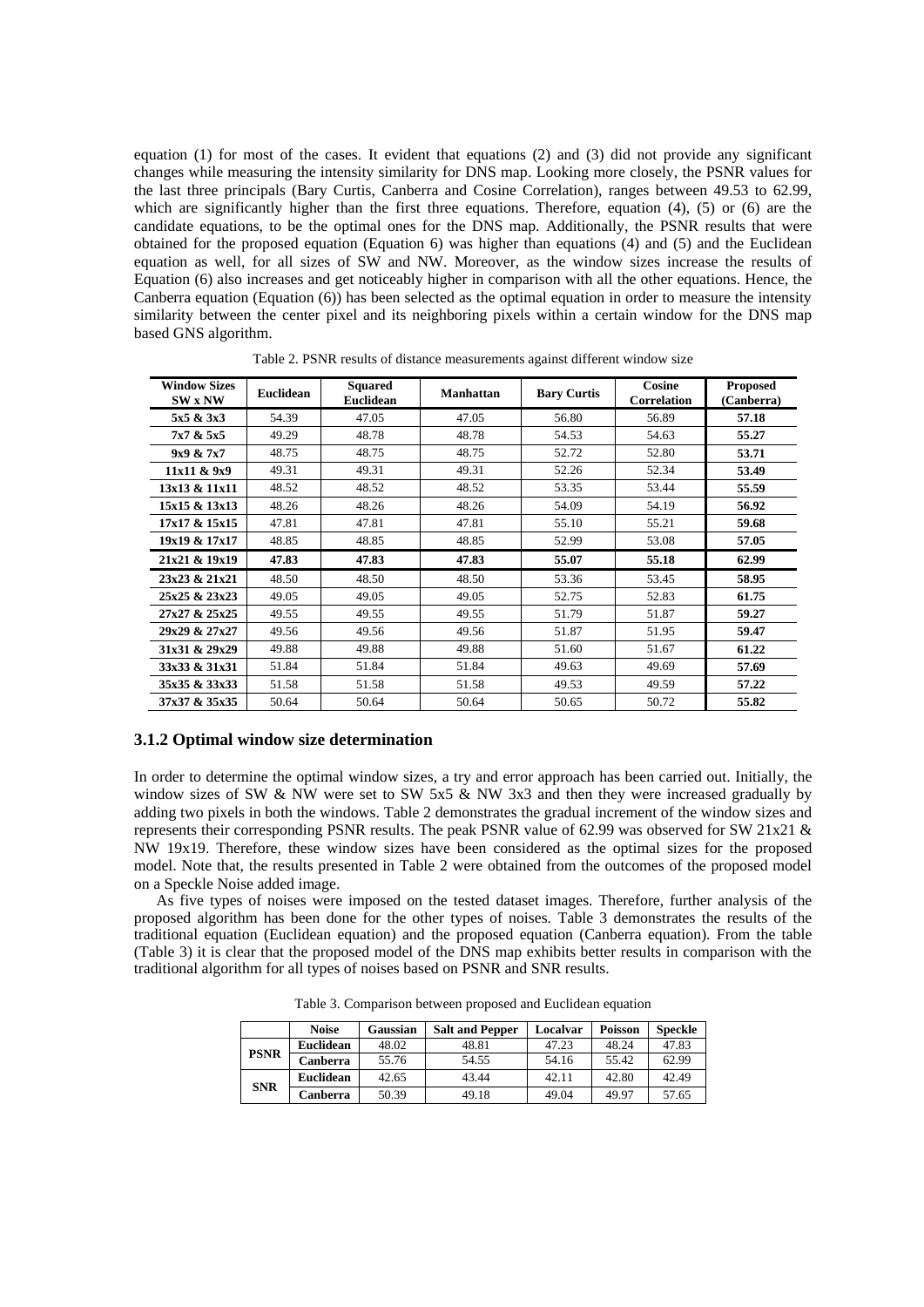Further to validate the proposed algorithm, the Canberra (Can) and Euclidean (Euc) were explored for 16 different texture images as shown in Figure 5. The five different noises were applied to the texture images. The optimal window sizes of SW 21x21 & NW 19x19 was used to calculate the PSNR and their results have been presented in Table 4. It is clear that the proposed scheme provides better performance compared to the traditional equation. For example, a significant difference can be seen for the images I3, I4, I5, I6, I7, I9, I10, I11, I12, I13, I14, I15 and I16, and almost 82% improvement was achieved by the proposed model. Hence, it is suggested that the Canberra principal can be used to measure the intensity similarity between the center pixel and its neighboring pixels within a certain window for constructing the DNS map instead of Euclidean equation.

| Img       | Equ | Gau   | S&P   | Loc   | Poi   | <b>Spe</b> | Img        | Equ | Gau   | S&P   | Loc   | Poi   | <b>Spe</b> |
|-----------|-----|-------|-------|-------|-------|------------|------------|-----|-------|-------|-------|-------|------------|
|           | Euc | 50.37 | 49.17 | 50.20 | 50.21 | 50.14      | <b>I9</b>  | Euc | 46.62 | 46.25 | 46.93 | 46.40 | 46.16      |
| I1        | Can | 50.79 | 51.25 | 49.90 | 50.55 | 50.08      |            | Can | 57.05 | 59.12 | 56.00 | 58.30 | 58.99      |
|           | Euc | 49.64 | 49.68 | 50.11 | 50.87 | 50.85      |            | Euc | 45.60 | 45.39 | 45.28 | 46.81 | 47.03      |
| I2        | Can | 51.74 | 51.00 | 49.73 | 50.47 | 49.97      | <b>I10</b> | Can | 64.31 | 67.07 | 64.33 | 68.24 | 68.10      |
| <b>I3</b> | Euc | 49.73 | 50.55 | 49.91 | 49.91 | 50.20      |            | Euc | 47.38 | 47.52 | 49.92 | 47.55 | 47.53      |
|           | Can | 53.31 | 52.54 | 53.92 | 52.92 | 52.84      | <b>I11</b> | Can | 54.26 | 61.51 | 50.45 | 61.67 | 63.43      |
| I4        | Euc | 47.30 | 47.54 | 47.11 | 47.08 | 46.98      | I12        | Euc | 48.04 | 48.03 | 48.59 | 47.96 | 47.51      |
|           | Can | 59.41 | 55.83 | 55.43 | 65.95 | 63.74      |            | Can | 62.14 | 57.72 | 52.74 | 58.68 | 62.67      |
| <b>I5</b> | Euc | 50.82 | 50.12 | 52.37 | 50.27 | 49.93      | <b>I13</b> | Euc | 45.63 | 45.62 | 46.65 | 45.52 | 45.46      |
|           | Can | 52.41 | 52.10 | 48.96 | 53.37 | 55.82      |            | Can | 63.92 | 64.53 | 55.83 | 65.55 | 66.39      |
| 16        | Euc | 50.46 | 50.50 | 48.24 | 50.65 | 50.37      | <b>I14</b> | Euc | 45.14 | 45.04 | 46.01 | 46.79 | 47.90      |
|           | Can | 53.71 | 52.99 | 57.32 | 52.37 | 53.41      |            | Can | 67.57 | 56.89 | 57.43 | 54.25 | 58.42      |
| I7        | Euc | 45.72 | 45.35 | 45.98 | 47.34 | 47.20      | <b>I15</b> | Euc | 50.06 | 49.56 | 48.21 | 49.95 | 49.92      |
|           | Can | 61.21 | 67.15 | 60.09 | 65.34 | 65.62      |            | Can | 54.58 | 53.78 | 57.74 | 53.35 | 55.20      |
|           | Euc | 50.50 | 50.17 | 50.73 | 49.91 | 50.42      |            | Euc | 47.92 | 48.88 | 48.20 | 48.84 | 48.50      |
| <b>I8</b> | Can | 50.71 | 51.39 | 49.37 | 51.66 | 50.71      | <b>I16</b> | Can | 63.58 | 55.79 | 55.40 | 56.24 | 59.15      |

Table 4. A PSNR based comparison between the Euclidean and Canberra equations on texture images.

#### **4. CONCLUSION**

A noise reduction model for the digital image has been developed and implemented by constructing a GNS map based DNS algorithm. Various distance measurement equations and noises were used to verify the model. Their PSNR and SNR values were calculated. Optimal window sizes for the proposed model was also been investigated. The difference between the central window pixels and the neighbourhood window pixels were calculated by using the Canberra distance measurement technique. A comparative study has been carried out to further verify the proposed algorithm. The results obtained from the comparative study demonstrates that the proposed model is capable of reducing the noise ≈82% for texture images in comparison to the conventional DNS algorithm.

#### **REFERENCE**

Ben, W., 2006. Fast median and bilateral filtering. ACM SIGGRAPH 2006 Papers, pp. 519-526.

Brodatz, P., 1966. Texture: A Photographic Album for Artists and Designers, Dover, New York.

Buades, A. et al, 2005. A non-local algorithm for image denoising. Proceedings of the International Conference on Computer Vision and Pattern Recognition, pp. 60–65.

Cadena, L. et al, 2017. Noise reduction techniques for processing of medical images. Proceedings of the World Congress on Engineering 2017, London UK, Vol. I, pp. 496-500.

Castro, E. A. and Donoho, D. L., 2009. Does median filtering truly preserve edges better than linear filtering?. The Annals of Statistics, pp. 1172-1206,.